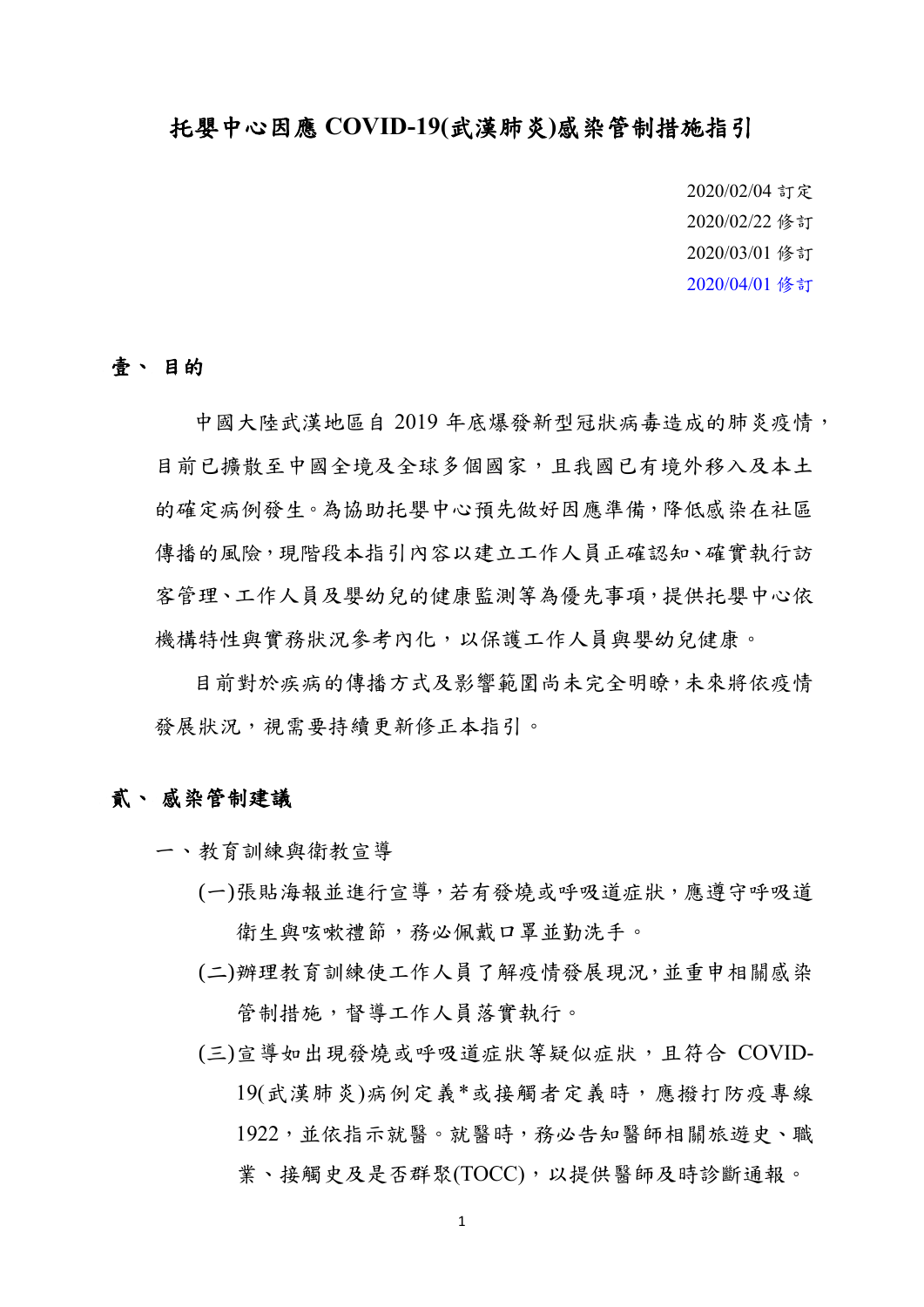- \*病例定義:請參考【疾病管制署首頁(https://www.cdc.gov.tw)> 傳染病與防疫專題>傳染病介紹>第五類法定傳染病>嚴重特 殊傳染性肺炎>重要指引及教材>[病例定義暨採檢送驗注意](https://www.cdc.gov.tw/File/Get/jcbVc8LNCXwvfJxYlj_P4A) [事項】](https://www.cdc.gov.tw/File/Get/jcbVc8LNCXwvfJxYlj_P4A)
- (四)疾病管制署持續製作更新相關宣導素材及指引教材,提供各界 參考運用,請參閱【疾病管制署首頁(https://www.cdc.gov.tw)> 傳染病與防疫專題>傳染病介紹>第五類法定傳染病>嚴重特 殊傳染性肺炎之「宣導素材」及「重要指引及教材」】內容。 (五)符合公費流感疫苗接種對象,經醫師評估未有具接種禁忌症不
- 適合接種情形者,應宣導並協助其接受疫苗注射。
- 二、工作人員健康管理
	- (一)確實掌握工作人員是否具有嚴重特殊傳染性肺炎感染風險\*, 並督導具風險工作人員依據追蹤管理機制辦理。具有 COVID-19(武漢肺炎)感染風險之機構工作人員且負責直接照顧服務 對象者,暫勿前往機構上班,並儘量避免外出。
		- \*請參考【疾病管制署首頁(https://www.cdc.gov.tw)>傳染病與 防疫專題>傳染病介紹>第五類法定傳染病>嚴重特殊傳染性 肺炎之「宣導素材>單張>具感染風險民眾追蹤管理機制」及

「重要指引教材>社區監測通報採檢及個案處理流程」】 (二)應訂定機構內全體工作人員(含流動工作人員)健康監測計畫, 並有異常追蹤處理機制。

- (三)落實工作人員每日體溫量測及健康狀況監測,工作人員若有發 燒(耳溫超過 38℃)、呼吸道症狀等上呼吸道感染或類流感症 狀,應主動向單位主管或負責人員報告,並採取適當的防護措 施及治療。
- (四)將監測結果納入單位主管每日交班事項,充分瞭解權管人員之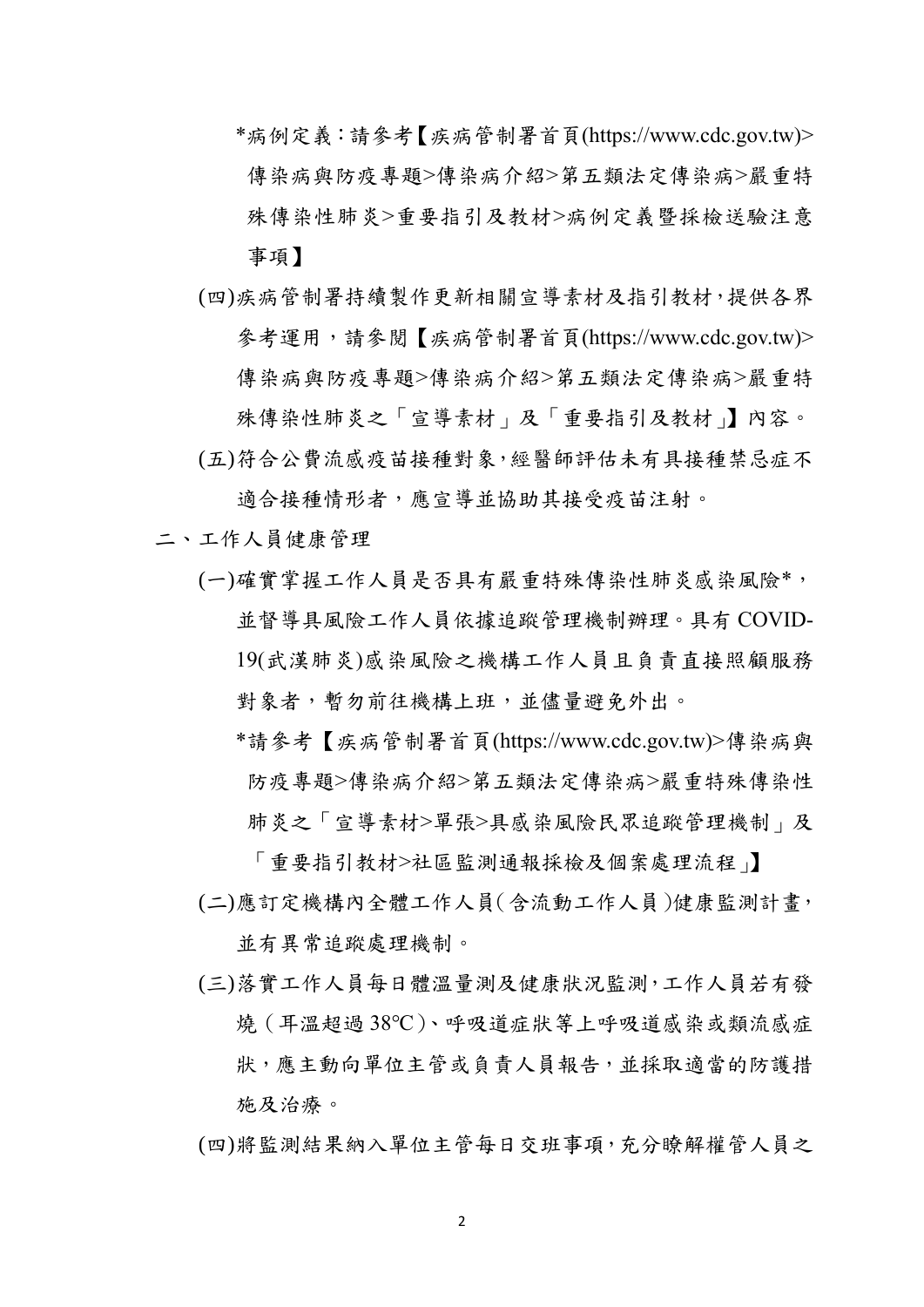請假及健康情形,且視國內外疫情及實務所需,適時強化員工 健康監測機制,以利及時採取員工體溫或健康狀況異常之處理 措施。

- (五)訂有發燒及呼吸道症狀的照護工作人員的請假規則及人力備 接規劃,且工作人員都能知悉,遵循辦理。
- (六)工作人員若有發燒及呼吸道感染症狀,應安排休假或限制從事 照護或準備飲食服務, 直至未使用解熱劑 (如 acetaminophen 等退燒藥)且不再發燒24小時後,才可恢復工作。
- 三、嬰幼兒健康管理
	- (一)評估嬰幼兒健康狀況,有發燒或呼吸道症狀者應在家中休息, 直至無發燒現象且症狀解除,以避免傳染他人。
	- (二)評估嬰幼兒是否具有 COVID-19(武漢肺炎)感染風險\*[例如: 詢問家長或接送者有關嬰幼兒是否曾經隨著父母或親友前往 中國大陸、出國或與來自國外具有發燒或呼吸道感染症狀的親 友近距離接觸... 等], 並詳實紀錄及做必要的處置。
		- \*請參考【疾病管制署首頁(https://www.cdc.gov.tw)>傳染病與 防疫專題>傳染病介紹>第五類法定傳染病>嚴重特殊傳染性 肺炎之「宣導素材>單張>具感染風險民眾追蹤管理機制」及

「重要指引教材>社區監測通報採檢及個案處理流程」】 (三)考量托嬰中心較易於發生相互感染情形,建議具有 COVID-

19(武漢肺炎)感染風險的嬰幼兒在家休息,請家長暫勿將嬰幼 兒送到托嬰中心。

(四)確實執行嬰幼兒每日健康監測,每日至少測量體溫 1 次,若發 現有發燒(耳溫超過 38℃)、呼吸道症狀者,應通報單位主管

或負責人員及通知家長,協助就醫,並採取適當防護措施。 (五)協助嬰幼兒落實抵達機構時、餐前、便後等時機洗手及個人衛生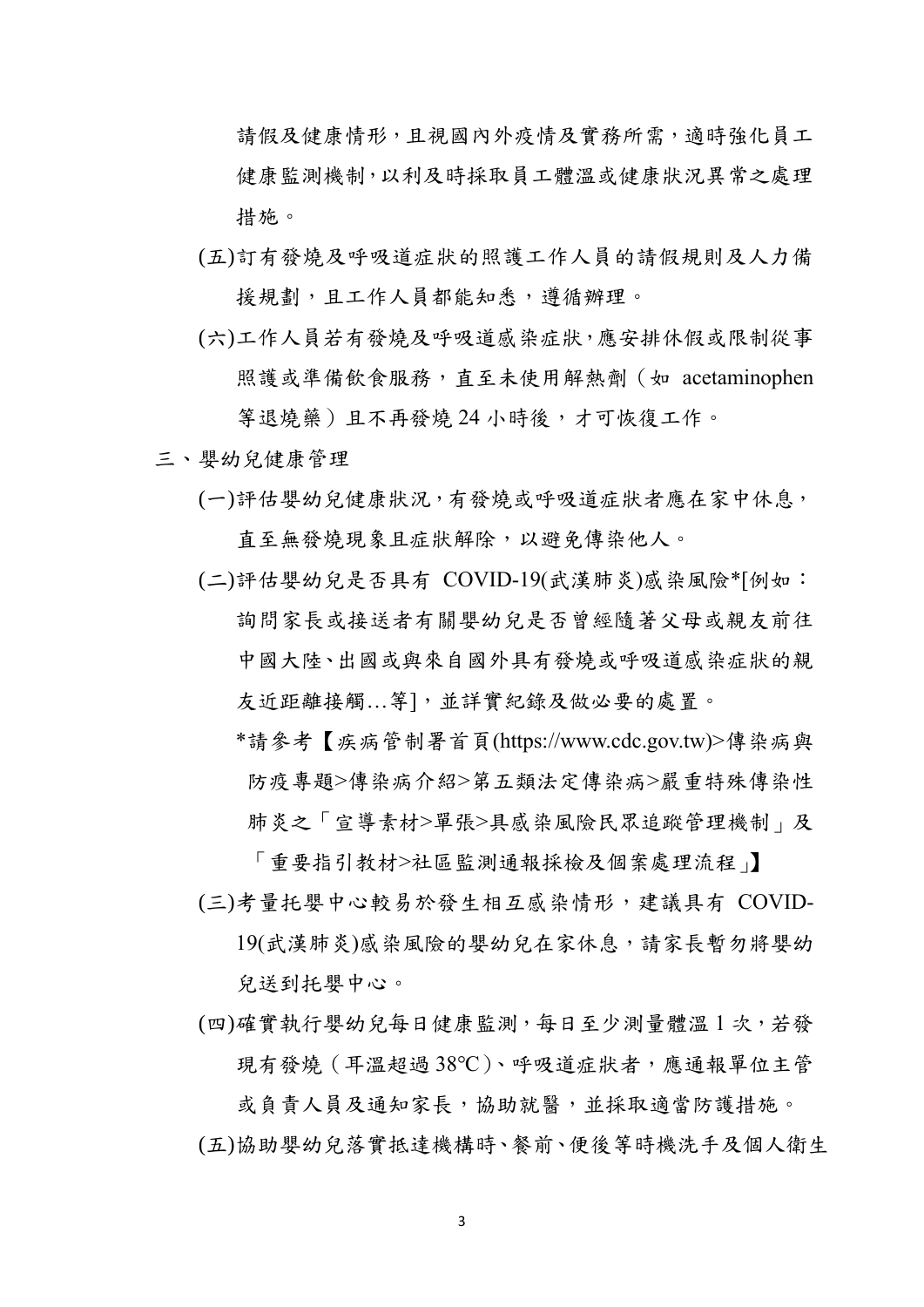管理,當機構內出現如呼吸道等需要採取飛沫傳染防護措施的 疫情時,可協助嬰幼兒增加執行手部衛生的頻率,並視需要協助 嬰幼兒落實執行呼吸道衛生與咳嗽禮節。

- 四、家長、接送者及訪客管理
	- (一)於機構入口明顯處張貼相關家長、接送者及訪客探視規定和疫 情警示海報,提醒家長、接送者及訪客若有發燒(耳溫超過 38℃)、咳嗽等呼吸道症狀,為保障嬰幼兒健康,不宜進入機 構。
	- (二)配合疫情需要,預先宣導家長及接送者知悉,請過去 14 天內 曾至國際旅遊疫情建議等級第一~三級國家/地區\*旅遊者,暫 勿探訪;並於入口處詢問 TOCC(旅遊史、職業、接觸史、是 否群聚),對家長、接送者及訪客出入進行管制。
		- \*請參考【疾病管制署首頁(https://www.cdc.gov.tw)>傳染病與 防疫專題>傳染病介紹>第五類法定傳染病>嚴重特殊傳染性 肺炎>重要指引教材>國際旅遊及檢疫指引】
	- (三)管理訪客人數,並於機構入口處協助家長、接送者及訪客進行 體溫量測及執行手部衛生。
	- (四)應有訪客紀錄,記載訪視日期、訪視對象、訪客姓名等資訊; 可參考使用疾病管制署「○○托嬰中心訪客紀錄單**(**範例**)**」。
- 五、個案通報及處置

(一)監測通報

- 1. 若嬰幼兒或工作人員出現發燒或呼吸道症狀,且符合 COVID-19(武漢肺炎)病例定義或具有 COVID-19(武漢肺炎)感染風險 者時,應撥打防疫專線 1922, 並依指示就醫。
- 2. 機構應指派專人負責每日監測嬰幼兒及工作人員(含流動工 作人員)之健康狀況,如出現發燒 (耳溫超過 38℃) ( 含突然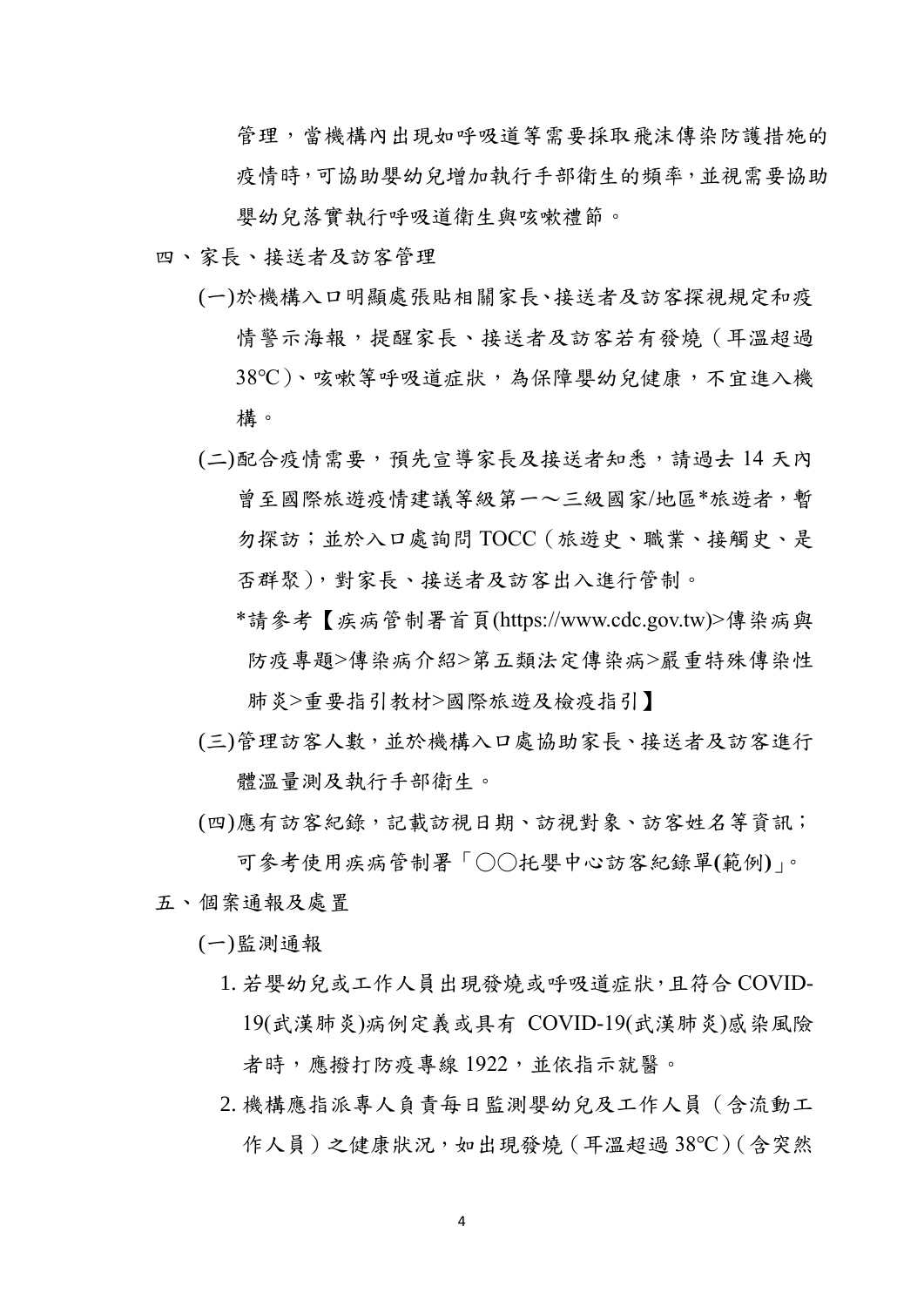發燒、不明原因發燒)、咳嗽、喉嚨痛、呼吸急促、流鼻涕等 至少兩項症狀;或突然發燒及呼吸道症狀,並具有肌肉痠痛、 頭痛或極度厭倦感其中一項症狀等上呼吸道感染或類流感症 狀,應依「人口密集機構傳染病監視作業注意事項」於 24 小 時內進行通報。

- (二)符合 COVID-19(武漢肺炎)病例定義或具有 COVID-19(武漢肺 炎)感染風險的病人轉送就醫
	- 1. 應撥打防疫專線 1922, 依指示就醫;前往醫療機構前,應預 先聯絡醫療機構,主動告知醫護人員病人症狀及旅遊史,縮短 在公共區域停留時間,以避免其他人員的暴露。
	- 2. 如果病人狀況允許,應佩戴口罩,以預防病人的呼吸道分泌物 噴濺。
	- 3. 若需在機構等候送醫,應先將病人安置於隔離空間,與其他人 員適當區隔;待病人送醫後,應對隔離空間進行清潔消毒,負 責環境清消的人員需經過適當的訓練。
	- 4. 若需使用救護車,救護車運送人員及轉入的醫院必須被提前 被告知病人症狀及旅遊史等狀況,以利安排處置措施及個人 防護裝備。
- 六、具 COVID-19(武漢肺炎)感染風險人員注意事項
	- (一)經衛生主管機關或檢疫人員開立居家(個別)隔離通知書\*、居 家檢疫通知書\*、自主健康管理注意事項\*等相關通知之工作人 員或嬰幼兒,請依據通知書內容,遵照相關規定辦理。
		- \*請參考【疾病管制署首頁(https://www.cdc.gov.tw)>傳染病與 防疫專題>傳染病介紹>第五類法定傳染病>嚴重特殊傳染性 肺炎>重要表單】
	- (二)具有 COVID-19(武漢肺炎)感染風險之機構工作人員且負責直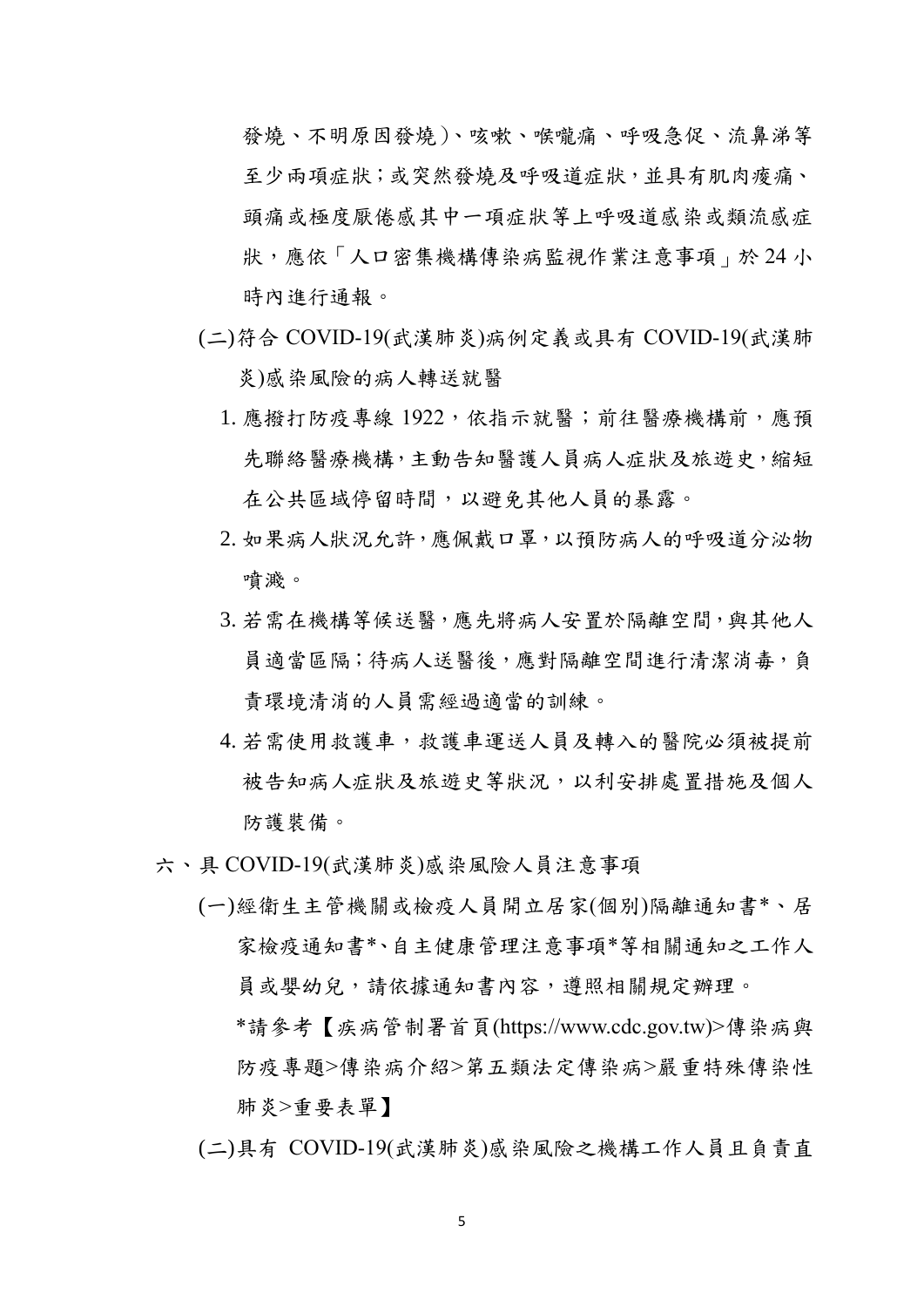接照顧服務對象者,暫勿前往機構上班,並儘量避免外出。

(三)請家長暫勿將具有 COVID-19(武漢肺炎)感染風險之嬰幼兒送

至機構。

七、標準防護措施

(一)手部衛生

- 1. 機構內應設有充足洗手設備(包括洗手台、肥皂或手部消毒 劑、酒精性乾洗手液)。
- 2. 勤洗手,於抵達機構時和結束工作回家前、手部有明顯髒汙 時、換尿布前與後、處理食物前、協助嬰幼兒進食或服藥前、 接觸任何可能被汙染的表面後等時機,執行手部衛生;有關手 部衛生建議執行時機,請參考疾病管制署公布之「托嬰中心感 染管制手冊」。
- 3. 正確洗手步驟為「內、外、夾、弓、大、立、完」,使用肥皂 和清水執行溼洗手,過程約 40-60 秒;或以酒精性乾洗手液搓 洗雙手,約 20-30 秒至乾。
- (二)呼吸道衛生與咳嗽禮節
	- 1. 應宣導、教育及提醒工作人員及家長注意落實呼吸道衛生與 咳嗽禮節,以防範呼吸道疾病,並視嬰幼兒發展階段與學習情 形,協助嬰幼兒維持呼吸道衛生與咳嗽禮節及給予適當的指 導。
	- 2. 工作人員有發燒或疑似呼吸道感染症狀者,應佩戴口罩。
	- 3. 咳嗽或打噴嚏時應以衛生紙掩住口鼻, 並將使用後的衛生紙 直接丢入垃圾桶內,若使用手帕或衣袖代替遮住口鼻,其手 帕、衣物應經常更換清洗。
	- 4. 沾有口、鼻或呼吸道分泌物之衛生紙等,應丟棄於有蓋的垃圾 桶內,避免病毒暴露於環境中而散布。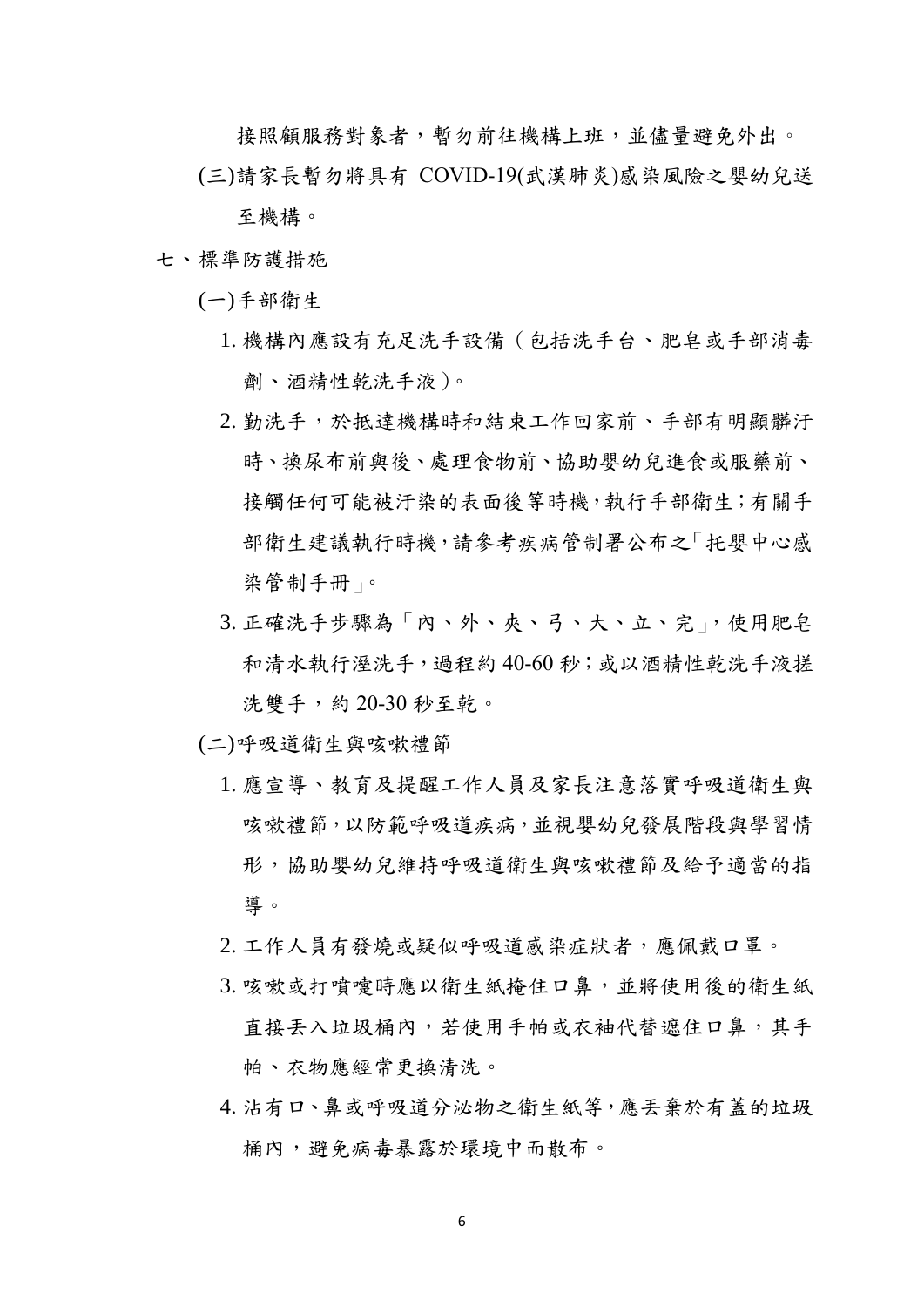(三)個人防護裝備

- 1. 穿脫個人防護裝備前後應執行手部衛生。
- 2. 當預期可能接觸到血液或其他可能的感染物質、黏膜組織、 不完整的皮膚或可能受汙染(如嬰幼兒大小便)的完整皮膚 時,應穿戴手套。
- 3. 執行照護工作時,若預期可能接觸到或噴濺到血液或體液, 例如嘔吐物及尿液、糞便等排泄物時,或有可能引起噴濺或 產生飛沫時,應穿戴適當的個人防護裝備,例如:口罩、手套、 隔離衣或圍裙、護目裝備等;以避免皮膚和衣服被弄髒或受 汙染。
- (四)環境清潔消毒。
	- 1. 應視作業情形穿戴適當的個人防護裝備保護自己,如防水手 套、隔離衣或圍裙、口罩、護目裝備等,並應於工作完畢後脫 除,脫除後應進行手部衛生。
	- 2. 嬰幼兒活動區、睡眠區、盥洗室、清潔區、廚房、備餐區、用 餐區等環境及地板每日至少清潔 1 次,並視需要增加次數; 針對經常接觸的工作環境表面如:門把、手推車、工作台、餐 桌、更換尿布台、嬰兒床欄、兒童遊戲設施及玩具等,至少每 日以適當消毒劑(如:1000ppm 漂白水)消毒。
	- 3. 當環境表面有小範圍(<10ml)的血液或如體液、嘔吐物、排 泄物等有機物質時,應先以適當消毒劑[如:1000ppm(1:50) 的漂白水]覆蓋在其表面,若血液或有機物質的範圍大於 10ml 以上,則視需要調整消毒劑用量或濃度,例如:以 5,000ppm (1:10)的漂白水覆蓋,再以清潔劑或肥皂和清水移除髒汙 與有機物質,並接續使用濕抹布及合適的消毒劑執行有效的 環境清潔與消毒。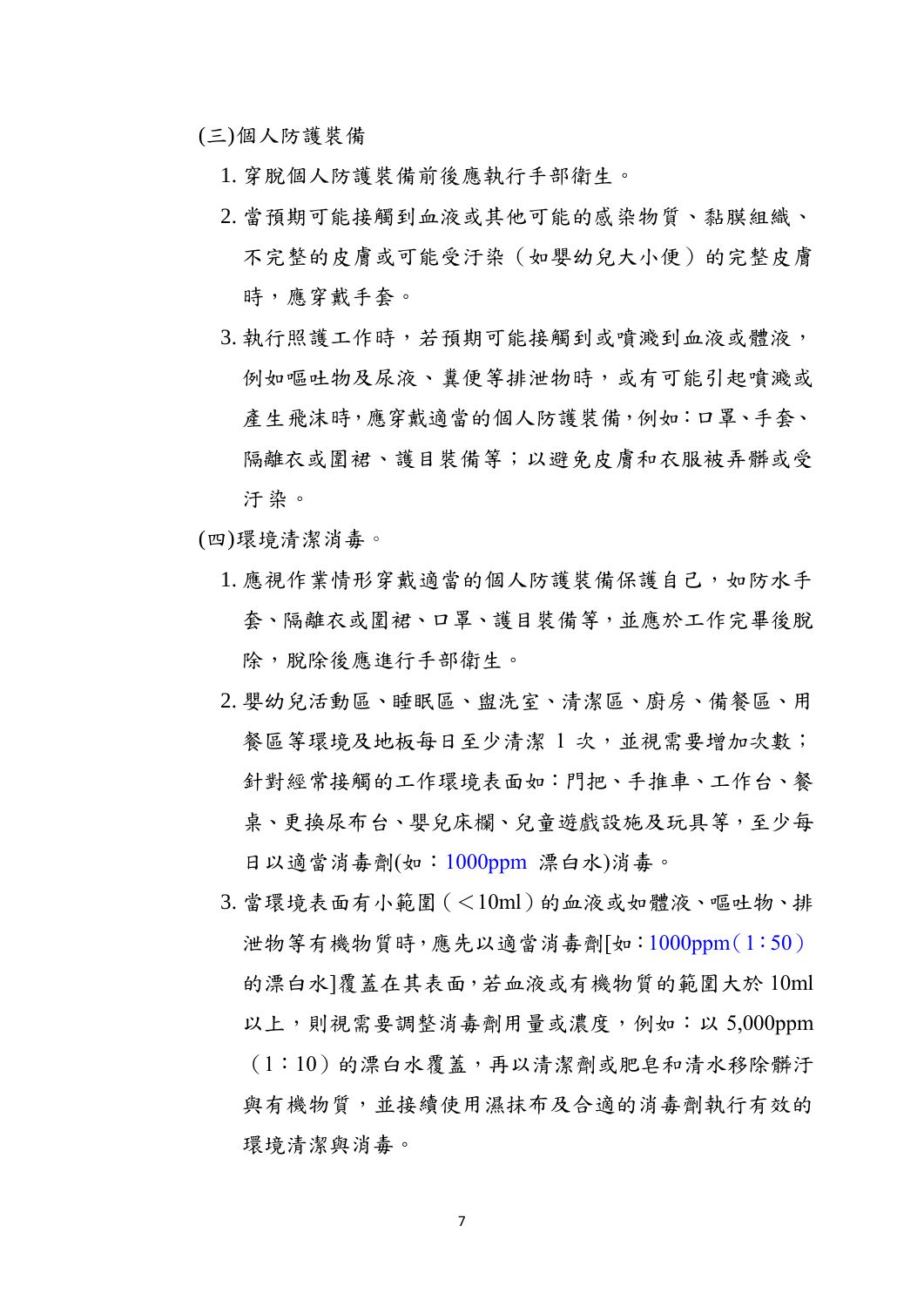- 4. 消毒劑應依照廠商建議之稀釋方法、接觸時間與處理方式。若 使用漂白水,必須當天泡製;漂白水擦拭後,留置時間建議超 過1~2分鐘,再以清水擦拭。
- 5. 環境消毒前必須先清潔;由低污染區開始清潔,再清潔重污染 區;在進行隔離空間清消前,先完成其他區域清消。
- 6. 清潔用具於使用完畢後應清消;清潔用具如抹布、拖把要經常 清潔更換。
- 7. 隔離空間應與其他嬰幼兒距離至少 1 公尺以上,遠離用餐區、 通風良好、容易清潔消毒及至少可以擺放一張嬰兒床。
- (五)其他有關玩具和用物、床墊和床單、換尿布等事項,請參考疾 病管制署公布之「托嬰中心感染管制手冊」\*。
	- \*路徑:【疾病管制署首頁(https://www.cdc.gov.tw)>傳染病與防 疫專題>長期照護機構感染管制>感染管制相關指引>托嬰中 心感染管制手冊】
- (六)廢棄物處理
	- 1. 隔離空間產生的所有廢棄物,應該丟棄於適當的容器或袋子, 確保不會溢出或滲漏。
	- 2. 處理廢棄物的人員應依建議穿戴適當的個人防護裝備。
	- 3. 廢棄物應遵循環保署規範辦理。

## 參、參考文獻

- 1. Infection prevention and control of epidemic-and pandemic-prone acute respiratory diseases in health care. 2014, WHO Interim Guidelines. [https://www.who.int/csr/resources/publications/WHO\\_CD\\_EPR\\_2007\\_6/en/](https://www.who.int/csr/resources/publications/WHO_CD_EPR_2007_6/en/)
- 2. Best Practices for prevention, surveillance and infection control mangement of novel respiratory infections in all health care settings. September 2015, PIDAC. [https://www.publichealthontario.ca/-/media/documents/bp-novel-respiratory-](https://www.publichealthontario.ca/-/media/documents/bp-novel-respiratory-infections.pdf?la=en)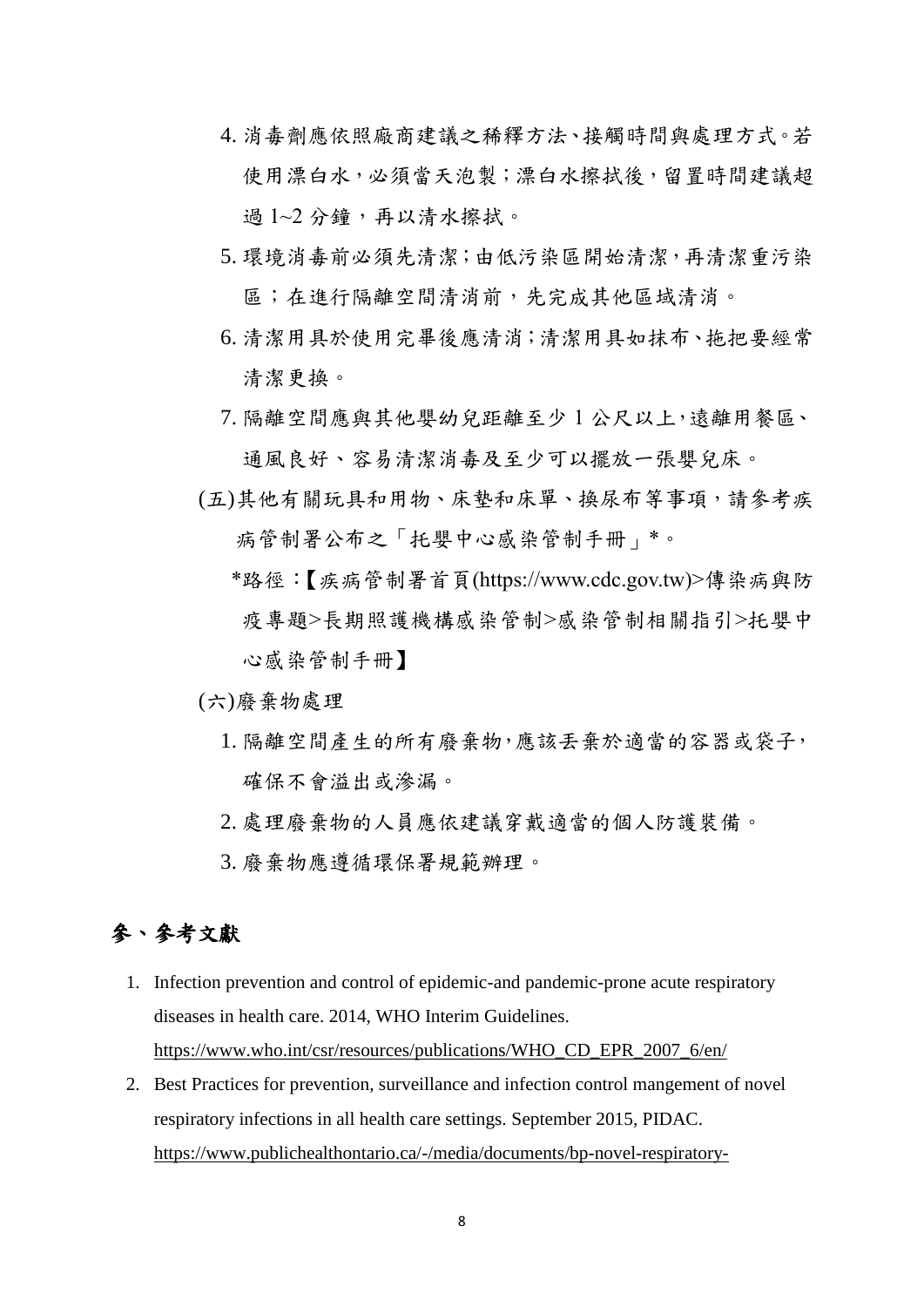[infections.pdf?la=en](https://www.publichealthontario.ca/-/media/documents/bp-novel-respiratory-infections.pdf?la=en)

- 3. Severe acute respiratory infection (SARI) guidelines. [https://www.princeedwardisland.ca/sites/default/files/publications/guidelines\\_for\\_mana](https://www.princeedwardisland.ca/sites/default/files/publications/guidelines_for_management_of_sari_.pdf) [gement\\_of\\_sari\\_.pdf](https://www.princeedwardisland.ca/sites/default/files/publications/guidelines_for_management_of_sari_.pdf)
- 4. Infection control advice-suspected or confirmed novel coronavirus cases. Version1.4February192013, HPA. Available at: [http://www.hpa.org.uk/webc/HPAwebFile/HPAweb\\_C/1317136232722.](http://www.hpa.org.uk/webc/HPAwebFile/HPAweb_C/1317136232722)
- 5. Infection control advice-suspected or confirmed novel coronavirus cases. Version 1.5May17 2013, HPA. Available at: [http://www.hpa.org.uk/webc/HPAwebFile/HPAweb\\_C/1317136232722.](http://www.hpa.org.uk/webc/HPAwebFile/HPAweb_C/1317136232722)
- 6. Interim guidance for Infection prevention and control during health care for probable or confirmed cases of novel coronavirus (nCoV) infection. May6 2013, WHO. Available at:

http://www.who.int/csr/disease/coronavirus\_infections/IPCnCoVguidance\_06May13.pd f

- 7. Infection prevention and control during health care for probable or confirmed cases of Middle East respiratory syndrome coronavirus (MERS-CoV) infection Interim guidance. Updated October 2019, WHO/MERS/IPC/15.1 Rev 1. Available at: <https://apps.who.int/iris/handle/10665/174652>
- 8. Home care for patients with Middle East respiratory syndrome coronavirus (MERS-CoV) infection presenting with mild symptoms and management of contacts Interim guidance. June 2018, WHO/MERS/IPC/18.1. Available at: <https://apps.who.int/iris/handle/10665/272948>
- 9. Rapid advice note on home care for patients with Middle East respiratory syndrome coronavirus (MERS-CoV) infection presenting with mild symptoms and management of contacts. 8 August 2013, WHO. Available at: [https://www.who.int/csr/disease/coronavirus\\_infections/MERS\\_home\\_care.pdf](https://www.who.int/csr/disease/coronavirus_infections/MERS_home_care.pdf)
- 10. Cleaning and Disinfection for Community Facilities. 28 March 2020, Centers for Disease Control and Prevention. Available at: [https://www.cdc.gov/coronavirus/2019](https://www.cdc.gov/coronavirus/2019-ncov/community/organizations/cleaning-disinfection.html) [ncov/community/organizations/cleaning-disinfection.html](https://www.cdc.gov/coronavirus/2019-ncov/community/organizations/cleaning-disinfection.html)
- 11. Home care for patients with COVID-19 presenting with mild symptoms and